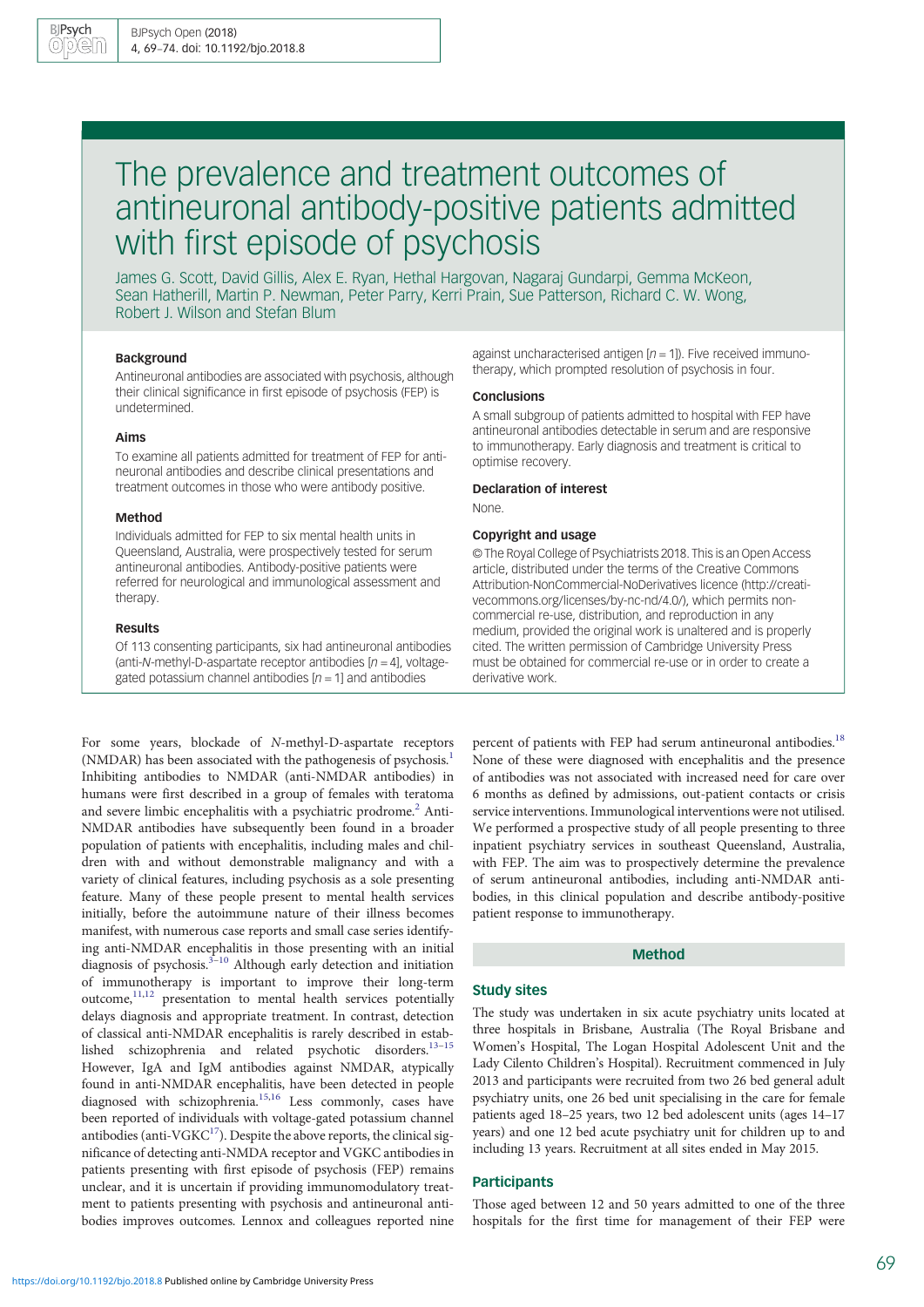approached to participate in the study. Patients were included in the study if they were definitively suffering from a psychotic disorder (including substance-induced psychotic disorder) as diagnosed by a multidisciplinary team lead by a consultant psychiatrist for which no overt medical condition could be identified. Those who had capacity consented to a blood test for antineuronal antibodies and the recording of clinical and demographic information for the purposes of the study as early as possible after admission. Where the individual lacked capacity, consent was obtained from an 'alternative decision maker', who was usually a family member or partner of the participant. When the participant recovered, they were again approached to explain the study and obtain informed consent. If they declined to participate, their results were not included. Ethics approval was obtained to collect basic demographic (age and gender) and clinical information (diagnosis, duration of untreated psychosis and recruitment site) of patients who refused, so as to compare those who did and did not participate. The study was approved by the Metro South Hospital and Health Service Human Research Ethics Committee (approval number HREC/12/QPAH/598).

# Detection of antineuronal antibodies and assessment for autoimmune encephalitis

All samples were analysed in the Autoimmune Section of Pathology Queensland, which is a referral diagnostic laboratory, offering specialist neuroimmunology testing for the east coast of Australia. All consenting participants had their plasma tested for intracellular antineuronal antibodies (including purkinje cell cytoplasmic antibody type 1 (PCA-1)/anti-Yo, PCA-2, type 1 antineuronal nuclear antibody (ANNA-1)/anti-Hu, ANNA-2/anti-Ri and anti-Ma) by indirect immunofluorescence on a composite slide of primate cerebellum/cerebrum and murine gastric tissues (Inova Diagnostics, USA). Anti-NMDAR IgG antibodies were detected in diluted serum (1:10) as per manufacturer's instructions by a commercial assay containing four biochips of primate hippocampus, primate cerebellum, NMDAR-transfected human embryonic kidney cells 293 (HEK293) and nontransfected control HEK293 cells (Euroimmun, Germany). At Pathology Queensland, anti-NMDAR antibody titres are not routinely performed as the commercial NMDAR NR1 subunit-transfected cell lines used by all Australian diagnostic laboratories are not readily amenable for end-point titration.<sup>[19](#page-5-0)</sup> Low positive results for NMDAR antibodies are detected by weak immunofluorescence staining. Anti-VGKC were detected by a commercial radioimmunoassay (RSR, UK). This quantitative assay utilizes detergent solubilized VGKCs extracted from rabbit brain tissue and complexed with 125I-labelled α-dendrotoxin. All positive sera on the radioimmunoassay were then tested by indirect immunofluorescence on biochips of leucine-rich glioma inactivated 1 (LG1) and contactin-associated protein 2 (CASPR2)-transfected HEK293 cells (Euroimmun). Anti-glutamic acid decarboxylase (GAD) antibodies were detected by a commercial quantitative immunoassay (RSR). The assay utilizes GAD65 coated onto the wells of an enzyme-linked immunosorbent assay plate. Sensitivity is increased by a second step that includes the addition of GAD-biotin and a streptavidin detection step.

Where participants were found to be positive for any of the above antineuronal antibodies, consultation was sought from neurologists and immunologists with extensive experience in the treatment of patients with autoimmune encephalitis. Participants were transferred to medical units, where a medical history was obtained, and appropriate investigations were undertaken to confirm or exclude the diagnosis of encephalitis, investigate for a potential paraneoplastic cause and initiate immunotherapy. After diagnosis,

antibody-positive patients were followed up by both neurological and psychiatry services.

## Results

# Comparison of those who participated and those who refused

During the period of data collection, 154 patients were admitted to the three hospitals for treatment of their FEP and 113 (73.3%) consented to the study. Those participating in the study consisted of 66 (58.4%) males, with a mean age of 26.2 years (s.d. 9.2; range 13–50). The median duration of untreated psychosis was 30 days (range 1–2340), with 57 (50.4%) participants having a duration of untreated psychosis estimated by clinicians to be less than 30 days. The most common diagnoses were schizophrenia, substance-induced psychotic disorder and schizophreniform disorder, which accounted for greater than 50% of all patients (Table 1). Of those who refused  $(n = 41)$ , 29 (70.7%) were male, with a mean age of 28.5 years (s.d. 9.6) and a median duration of untreated psychosis of 60 days. A comparison of those included with those who refused to participate revealed no significant differences in age and gender, although nonparticipants had a longer median duration of untreated psychosis.

## Description of antineuronal antibody-positive patients

Of the 113 participants, six tested positive for antineuronal antibodies in serum ([Table 2](#page-2-0)). Of these, four (patients 1–4) had anti-NMDAR antibodies, one (patient 5) had antibodies to VGKC with a titre of 203 pMol/L (by radioimmunoassay alone, with negative anti-LGI1 and anti-CASPR2 on the transfected HEK293 cells) and a final patient (patient 6) had antineuronal antibodies of uncertain clinical relevance to an uncharacterised antigen. Testing of sera from patient 6 showed weak immunofluorescent, fine-speckled staining throughout the cerebellar molecular and granular layers. There was non-specific Purkinje cell staining but no staining of white matter or hippocampal tissue. Other testing revealed the patient was negative for GAD, NMDA, LGI1, CASPR2, AMPA and GABA.

Five of the six patients (patients 1–5) lacked capacity to provide informed consent at time of serum collection and an alternative decision maker was needed to initially enrol these patients into the study as per the protocol. Informed consent was obtained when the patients had later recovered.

All six participants initially presented with acute onset of psychosis. The delay in diagnosis and treatment of patient 3 was because of initial attempts at community management. The progressive escalation in symptoms eventually necessitated admission to hospital despite out-patient psychiatric care. Patients 1–4 had NMDAR antibodies detected within 1 week of commencing psychotropic medication, an inadequate length of treatment to determine

| Table 1<br>Initial psychiatric diagnoses of the 113 participants with first<br>episode of psychosis |           |  |  |  |  |
|-----------------------------------------------------------------------------------------------------|-----------|--|--|--|--|
| <b>Diagnosis</b>                                                                                    | $N$ (%)   |  |  |  |  |
| Schizophrenia                                                                                       | 21(18.6)  |  |  |  |  |
| Substance-induced psychotic disorder                                                                | 19 (16.8) |  |  |  |  |
| Schizophreniform psychosis                                                                          | 19 (16.8) |  |  |  |  |
| Brief psychotic disorder                                                                            | 16(14.2)  |  |  |  |  |
| Bipolar affective disorder                                                                          | 15(13.2)  |  |  |  |  |
| Psychotic disorder NOS                                                                              | 14 (12.4) |  |  |  |  |
| Other psychotic disorders                                                                           | 9(8.0)    |  |  |  |  |
| NOS, not otherwise specified.                                                                       |           |  |  |  |  |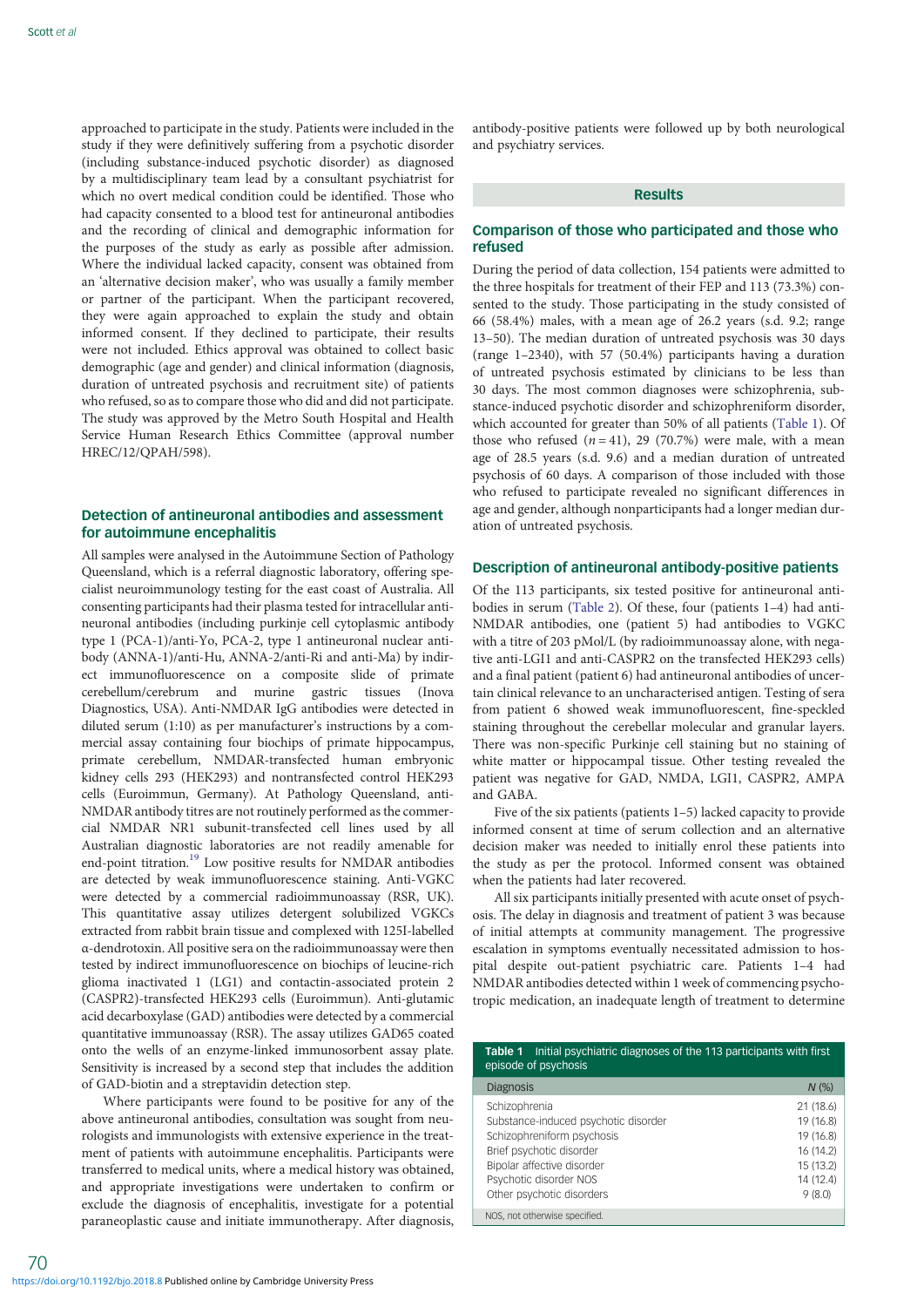<span id="page-2-0"></span>

| Table 2 Overview of clinical and paraclinical characteristics of antibody-positive participants                                                                                                                                               |                                           |                                                        |                                                                                                                                                                 |              |           |                                       |                                         |                                                |
|-----------------------------------------------------------------------------------------------------------------------------------------------------------------------------------------------------------------------------------------------|-------------------------------------------|--------------------------------------------------------|-----------------------------------------------------------------------------------------------------------------------------------------------------------------|--------------|-----------|---------------------------------------|-----------------------------------------|------------------------------------------------|
| Participant<br>No. Age/<br>Gender                                                                                                                                                                                                             | Initial Diagnosis ICD- $10^{31}$          | Duration of<br>Untreated<br><b>Psychosis</b><br>(Days) | Symptoms                                                                                                                                                        | Antibody     | Seizure   | <b>CSF</b>                            | Initial EEG                             | <b>MRI</b>                                     |
| 1.28, F                                                                                                                                                                                                                                       | Substance-induced psychosis<br>(cannabis) | $\overline{7}$                                         | Acute confusion, headaches, hallucinations,<br>agitation, catatonia, encephalopathy with<br>reduction in level of consciousness 8 days<br>after psychosis onset | <b>NMDAR</b> | Yes       | WCC 50, Prot 360, NMDAR+              | Normal                                  | Normal                                         |
| 2. 16, F                                                                                                                                                                                                                                      | Acute and transient psychotic<br>disorder | 5                                                      | Agitation, confusion, seizures,<br>encephalopathy with seizures 9 days after<br>onset of first symptoms                                                         | <b>NMDAR</b> | Yes       | WCC 15, Prot 370, OCB+,<br>NMDAR+     | Fast background, right<br>temporal slow | Normal                                         |
| 3. 13, M                                                                                                                                                                                                                                      | Schizophreniform disorder                 | 70                                                     | Irritable, confusion, labile mood,<br>hallucinations                                                                                                            | <b>NMDAR</b> | <b>No</b> | WCC 1, Prot 160, OCB+, NMDA<br>$low+$ | <b>ND</b>                               | Normal                                         |
| 4.33, M                                                                                                                                                                                                                                       | Bipolar affective disorder                | $\overline{2}$                                         | Suicidal thoughts, delusional thoughts,<br>hallucinations, depressed mood                                                                                       | <b>NMDAR</b> | <b>No</b> | WCC 35, Prot 450, OCB-,<br>NMDA-      | Normal                                  | Normal                                         |
| 5. 16, M                                                                                                                                                                                                                                      | First episode of psychosis                | $\overline{2}$                                         | Bizarre behaviour, thought disorder                                                                                                                             | <b>VGKC</b>  | <b>No</b> | WCC 2, Prot 340, OCB-, NMDA-          | Diffuse slowing of<br>background        | Normal                                         |
| 6. 23, M                                                                                                                                                                                                                                      | First episode of psychosis                |                                                        | Mania, psychosis                                                                                                                                                | Unknown      | <b>No</b> | <b>ND</b>                             | Normal                                  | ND, Head computed<br>tomography<br>scan normal |
| CSF, cerebrospinal fluid; EEG, electroencephalogram; F, female; M, male; MRI, magnetic resonance imaging; ND, not done; NMDAR, N-methyl-D-aspartate receptor antibody; OCB, oligoclonal bands; Prot, protein; VGKC, voltage-ga<br>cell count. |                                           |                                                        |                                                                                                                                                                 |              |           |                                       |                                         |                                                |

# **Table 3** Overview of antipsychotic and immunotherapy and treatment response

| Patient No.<br>Age/Gender                                                                                   | Initial Psychotropic Therapy and Response                                                                                                                     | Time of Initiation of Immunotherapy                                                                 | Duration of Follow-Up and Treatment Response                                                                       |  |  |  |
|-------------------------------------------------------------------------------------------------------------|---------------------------------------------------------------------------------------------------------------------------------------------------------------|-----------------------------------------------------------------------------------------------------|--------------------------------------------------------------------------------------------------------------------|--|--|--|
|                                                                                                             |                                                                                                                                                               |                                                                                                     |                                                                                                                    |  |  |  |
| 1.28.F                                                                                                      | Olanzapine and diazepam for 6 days. No improvement with<br>medications. Some sedation with fluctuation in mental state                                        | Immunotherapy commenced 6 days after admission for psychosis.<br>Teratoma removal, IVMP, IVIg, RTX. | 3 years and 9 months: no psychosis. Some symptoms of depression<br>and anxiety. Working full time                  |  |  |  |
| 2.16, F                                                                                                     | Olanzapine and diazepam for 4 days. Some reduction in agitation with Immunotherapy commenced 4 days after admission for psychosis.<br>psychotropic medication | Teratoma removal, IVMP, IVIg, RTX                                                                   | 2 years and 9 months: no psychosis. Some social difficulties following<br>illness. Attending university            |  |  |  |
| 3. 13, M                                                                                                    | Olanzapine for 7 days with no improvement                                                                                                                     | Immunotherapy commenced 7 days after admission.<br>IVMP, IVIg                                       | 2 years and 6 months: no psychosis. Sleep problems and fluctuating<br>mood. Unemployed                             |  |  |  |
| 4.33, M                                                                                                     | Initially risperidone and mirtazapine. Akathisia experienced, and<br>risperidone ceased. Commenced on quetiapine. No response after<br>6 days                 | Immunotherapy commenced 6 days after admission to hospital.<br>IVMP, IVIg, AZA                      | 1 year and 6 months: no psychosis. Persistent symptoms of<br>depression and anxiety. Working full time             |  |  |  |
| 5. 16, M                                                                                                    | Risperidone with minimal improvement after 22 days                                                                                                            | Immunotherapy commenced 22 days after admission to hospital.<br>IVIg, IVMP                          | 2 year and 6 months: good response to IVMP. Relapsing course.<br>Remains on olanzapine. Attending school full time |  |  |  |
| 6. 23, M                                                                                                    | Risperidone                                                                                                                                                   | No immunotherapy                                                                                    | 1 month: remission from psychosis                                                                                  |  |  |  |
| AZA, azathioprine; IVIg, intravenous immunoglobulins; IVMP, intravenous methylprednisolone; RTX, rituximab. |                                                                                                                                                               |                                                                                                     |                                                                                                                    |  |  |  |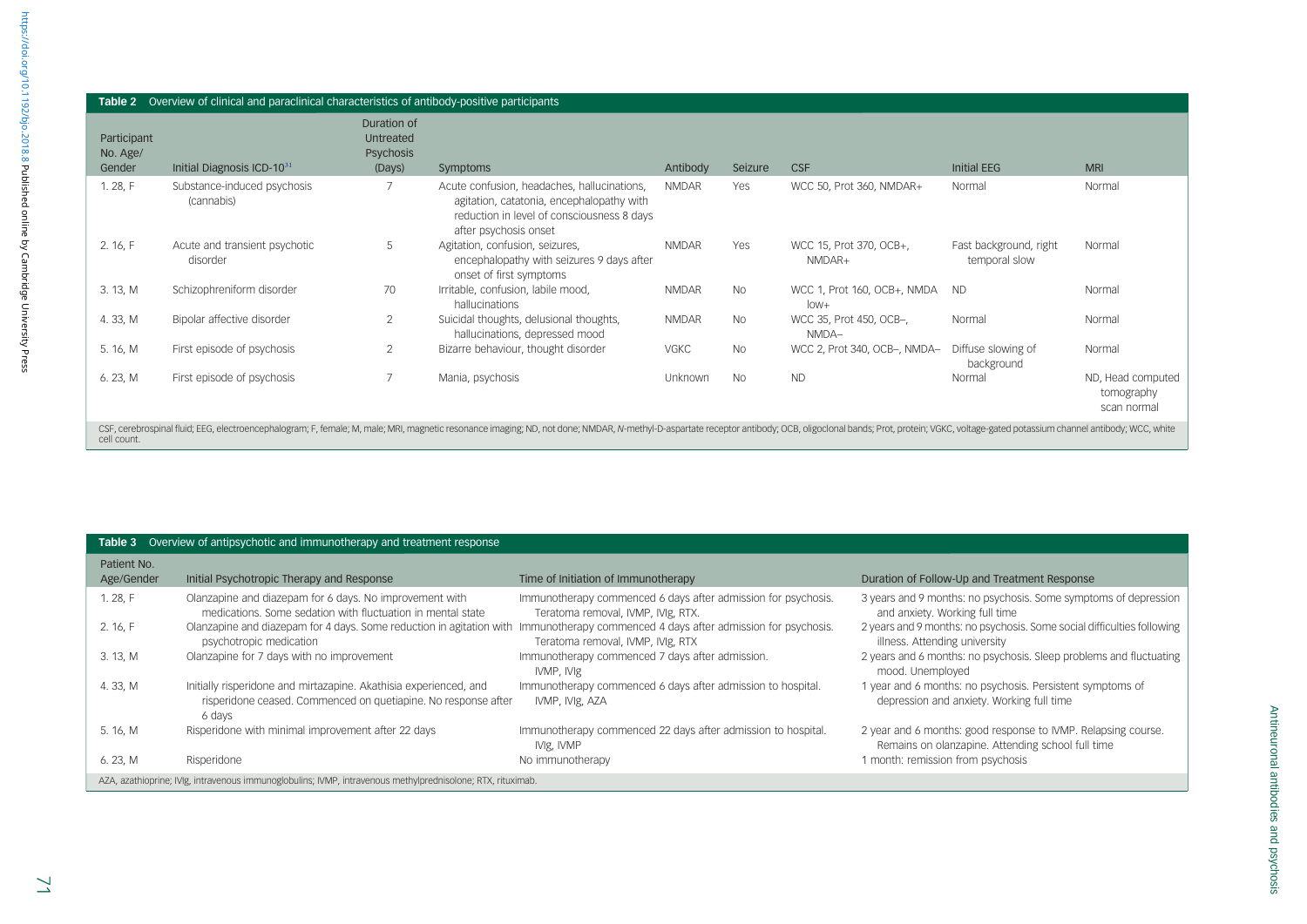response. Patient 5 received risperidone (2 mg each night, for 22 days) before immunotherapy was commenced. There was no clinical improvement with this antipsychotic ([Table 3](#page-2-0)).

Two participants (patients 1 and 2) developed a diffuse encephalopathy with seizures consistent with classical limbic encephalitis after the testing of serum for antibodies. Three participants (patients 3–5) had isolated psychiatric syndromes without other features of limbic encephalitis, such as seizures or other neurological signs. These patients may have potentially remained in psychiatric services with undiagnosed autoimmune illnesses. One participant (patient 6) was seen on several occasions in the month after discharge having been treated with risperidone. During this time, there were no mood or psychosis symptoms and he was subsequently lost to follow-up.

Two of four anti-NMDAR antibody-positive patients (patients 1 and 2) had an ovarian teratoma detected and removed; these patients quickly deteriorated clinically in the initial stages of their illness. Anti-NMDAR antibodies as well as oligoclonal bands were detected in the cerebrospinal fluid (CSF) of one participant (patient 3), who responded well to immunotherapy. Another participant (patient 4) had no detectable anti-NMDAR antibodies in CSF, but an increased CSF white cell count was identified. One antibody-positive participant (patient 2) required intubation and therapy in an intensive care setting. Three participants (patients 1, 3 and 4) were treated on a neurology ward for the duration of their acute illness. For the patient who tested positive for VGKC antibodies (patient 5), presence of antibodies to VGKCs was confirmed by repeat testing in a quaternary laboratory (Oxford Neuroimmunology Laboratory, UK). He subsequently had relapsing presentations of psychosis with a good response to immunotherapy utilizing intravenous methylprednisolone and intravenous immunoglobulin.

At last follow-up, participants 1 and 4 had ongoing symptoms of depression and anxiety but were functioning well, engaged in fulltime employment. Participant 2 had some difficulties socially after her illness, although this had improved over time and at last follow-up she was successfully attending tertiary education. Participant 5 had experienced a brief relapse of psychosis when antipsychotic medication had been withdrawn. Participant 3 had no further psychosis but continued to experience sleep disturbance and some mood instability [\(Table 3](#page-2-0)).

In one participant (patient 6), a previously uncharacterised staining pattern was detected by indirect immunofluorescence on primate cerebellum. This person left hospital soon after recruitment and could not be followed up; the medical work-up was incomplete and no immunotherapy was instituted.

#### **Discussion**

This real-world clinical study prospectively assessed the prevalence of antineuronal antibodies in patients admitted to hospital with FEP and reports their response to immunomodulatory therapy. We recruited 113 people admitted to hospital with FEP in Queensland, Australia, and detected the presence of antineuronal antibodies in six individuals (5.3%), including four (3.5%) participants with anti-NMDAR antibodies, one (0.8%) with anti-VGKC antibodies and one (0.8%) with a previously uncharacterised staining pattern on primate cerebellum with indirect immunofluorescence.

Clinical and paraclinical findings support the notion that a central nervous system autoimmune process was present in five of these six participants (patients 1–5). Importantly, neuroimaging with brain magnetic resonance imaging and electroencephalogram did not render abnormal results in any of the antibody-positive patients. Two participants (patients 1 and 2) had a paraneoplastic

process in the context of an ovarian teratoma. In patient 3, anti-NMDAR antibodies were detected in CSF, together with oligoclonal bands. In patient 4, anti-NMDAR antibodies were not detected in CSF; however, a lymphocytic pleocytosis was indicative of an inflammatory process. One participant (patient 5) presented with a relapsing-remitting course in the presence of VGKC positivity in the absence of antibodies to LGI1 and CASPR2. Recent consensus suggests this is unlikely to be a clinically significant autoimmune process;<sup>[20](#page-5-0),[21](#page-5-0)</sup> however, this participant did respond well to intravenous immunoglobulins and methylprednisolone after having no response to 22 days of low-dose risperidone. Immunotherapy was not commenced in patient 6 as the participant had recovered by the time the serum antibodies were detected. Participants 1–5 received immunotherapy, using different regimens, leading to resolution of psychosis in four patients ([Table 3\)](#page-2-0).

These favourable clinical outcomes in patients who presented with FEP with such high acuity as to require inpatient care were similar to a previously reported case series of nine patients with psychosis who received immunotherapy[.22](#page-5-0) Of these nine, six had positive responses. The three nonresponders had long histories (>3 years) of treatment refractory illness. The excellent clinical responses seen in our case series may be a result of the very early provision of immunotherapy.

## Relationship of antineuronal antibodies to the pathogenesis of chronic psychotic disorders

The high prevalence of antineuronal antibodies in FEP contrasts with the low prevalence in established schizophrenia.<sup>[13,16,23,24](#page-5-0)</sup> However, other studies have reported similar rates of psychosis for which an autoimmune aetiology has been postulated. Steiner and colleagues examined the plasma collected within 24 h of admission of 121 patients diagnosed with schizophrenia for antibodies to the NR1a or NR1a/NR2b subunits of the NMDA receptors.<sup>[16](#page-5-0)</sup> In those patients in whom antibodies were detected, CSF was also obtained for testing. In four people, antibodies to the NMDA receptors were identified. Of these, two who were initially diagnosed as having catatonic or disorganised schizophrenia had high titres of IgG NR1a antibodies in both sera and CSF, and were subsequently reclassified as having anti-NMDAR encephalitis.

In a series of 96 women with postpartum psychosis whose plasma was retrospectively tested for antineuronal antibodies, Bergink and colleagues reported two (2%) had anti-NMDAR encephalitis as diagnosed by the presence of NMDAR antibodies to the NR1a subunit detected with a combination of immunohistochemistry, immuno-cytochemistry and cell-based assay.<sup>[10](#page-5-0)</sup> Both patients were sensitive to extra pyramidal side-effects but otherwise did not display clinical features that differentiated them from other women with postpartum psychosis. Both achieved remission without immunotherapy and as a result, CSF was not obtained for testing. In addition, two other patients had antineuronal antibodies to unidentified antigens, suggesting that other autoimmune encephalitides may also be present in a small percentage of patients with postpartum psychosis.

In a large sample ( $n = 228$ ) of patients with FEP, Lennox and colleagues reported that 20 (9%) had antineuronal antibodies, including 11 (5%) with VGKC antibodies and 7 (3%) with NMDAR antibodies.[18](#page-5-0) No patients were diagnosed with encephalitis or developed neurological symptoms as assessed by their treating psychiatrist. Participants in this study were recruited from community and hospital services and the participation rate is unknown. It is possible the most severely ill patients were unable to consent to be included in this study. In our study, the majority of antibody positive patients (patients 1–5) were too unwell to initially consent, requiring an alternative decision maker to enable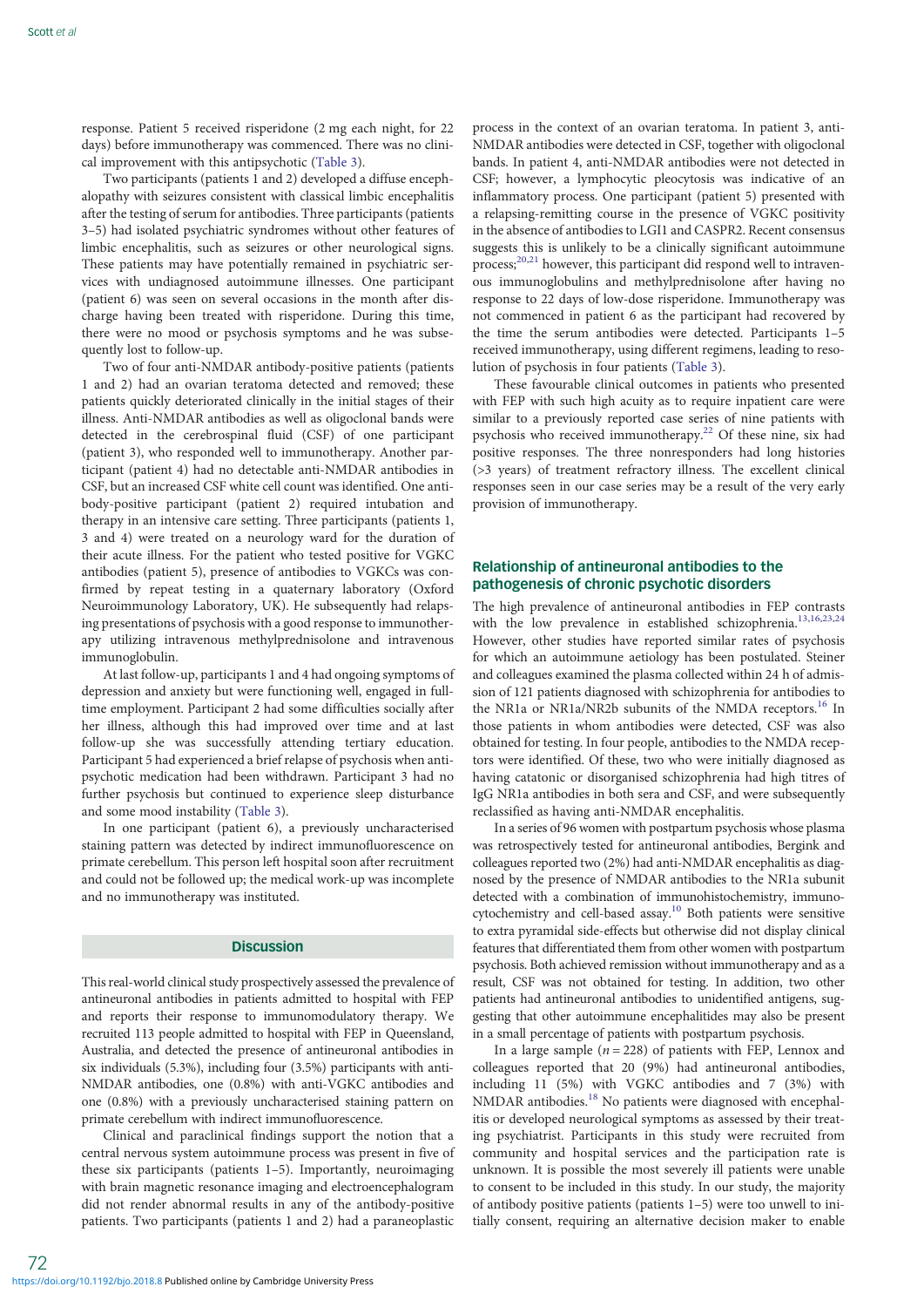<span id="page-4-0"></span>participation. Without this sampling method, those with encephalitis may not have been able to participate.

Together, these studies suggest that a small percentage of people presenting to hospital with acute psychosis have an autoimmune illness best detected by testing sera or CSF for neuronal antibodies. Furthermore, it is possible that an initial, untreated insult presenting phenotypically as acute psychosis could lead to long-term changes in brain function phenotypically consistent with chronic schizophrenia, whilst the initial inflammatory cause resolves spontaneously. There are several well-established, postinfectious immunemediated diseases in which spontaneous normalization of the immune response occurs, with or without detectable autoantibodies, such as in Guillain–Barré syndrome or poststreptococcal chorea. Indeed, although detected and treated cases of anti-NMDAR encephalitis do well in 80% of patients, neurocognitive deficits can persist long after the initial insult.<sup>[25](#page-5-0),[26](#page-5-0)</sup>

#### Strengths and limitations

This study accounted for all patients with a FEP requiring admission to three acute inpatient psychiatric services and engaged a sampling strategy that ensured that the most unwell patients would be included in the study, including accounting for those who refused to participate. It describes the clinical course of the six participants who screened positive for antineuronal antibodies. However, like all research, this clinical study had a number of limitations. There was no healthy control group with whom to compare the prevalence of antineuronal antibodies. However, the current literature suggests that these antibodies are rarely found in nonclinical samples.<sup>2</sup>

Another limitation was that the prevalence of autoimmune encephalitis may have been underestimated as antineuronal antibodies, in particular anti-NMDAR antibodies, were not tested in CSF of all recruited participants, but only in those who had anti-NMDAR and anti-VGKC antibodies detected in the serum. It has recently even been proposed that in patients with psychosis as the only or predominant clinical manifestation of anti-NMDAR encephalitis, the titre of anti-NMDAR antibodies might be too low to be detectable in the serum, and can only be detected in CSF.[29](#page-5-0) However, when our methodology was designed, it was decided that a requirement to routinely perform a lumbar puncture for CSF on patients with FEP would have rendered the study unfeasible because of patient refusal. We do recommend testing for antineuronal antibodies in the CSF of people with FEP who have symptoms highly suggestive of an autoimmune encephalitis (acute onset of illness, severe impairment of cognition and confusion, neurological signs), when serum testing for antineuronal antibodies is negative.

Finally, the study was conducted in busy clinical services. Standardised diagnostic instruments were not utilised to obtain the initial diagnosis and there was no use of standardised neuropsychological or functional assessments at follow-up to objectively measure the long-term outcomes.

#### Clinical significance

This study suggests a small but significant proportion of people unwell enough to require admission to hospital for their FEP have an illness arising from an autoimmune aetiology and respond to immunotherapy. This study supports recent recommendations for routine antineuronal antibody testing as screening for autoimmune encephalitis in patients admitted with FEP.<sup>[18](#page-5-0),[30](#page-5-0)</sup> Obviously, these findings require further replication in other FEP populations and should be combined with rigorous assessment of response to immunotherapy, ideally in the context of randomised placebo-controlled trials.

It is important that research is undertaken with people who are presenting initially with psychosis so as to accurately determine the prevalence of autoimmune neuropsychiatric syndromes in this clinical population. This will guide the nature of clinical investigations that may have particular diagnostic utility in this heterogeneous group.

James G. Scott, MBBS, FRANZCP, PhD, Centre for Clinical Research, The University of Queensland (UQCCR), Metro North Mental Health, Royal Brisbane and Women's Hospital (RBWH), and the Queensland Centre for Mental Health Research (QCMHR), Australia; David Gillis, MBBS, FRACP FRCPA, Division of Immunology, Pathology Oueensland Central Laboratory, RBWH, Australia; Alex E. Ryan, BPsychSc (Hons I), UQCCR and QCMHR, Australia; Hethal Hargovan, MBBS, FRANZCP, Nagaraj Gundarpi, MBBS FRANZCP, Metro North Mental Health, RBWH, Australia; Gemma McKeon, DPsych MAPS, UQCCR and QCMHR, Australia; Sean Hatherill, MBBS, FRANZCP, Metro South Addiction and Mental Health Service, Child and Youth Academic Clinical Unit, Queensland, Australia; Martin P. Newman, BSc(Hons), BMedSc MBBS(Hons) FRACP, Division of Immunology, Pathology Queensland Central Laboratory, RBWH, and Faculty of Medicine, University of Queensland, Australia; Peter Parry, MBBS, FRANZCP, Child and Youth Mental Health Service, Children's Health Oueensland, Australia; Kerri Prain, BSci, Division of Immunology, Pathology Queensland Central Laboratory, RBWH, Australia; Sue Patterson, BSc (Hons), PhD, Metro North Mental Health, RBWH, and Department of Applied Psychology, Griffith University, Queensland, Australia; Richard C. W. Wong, MBBS, FRACP, FRCPA, Robert J. Wilson, BSci, Division of Immunology, Pathology Queensland Central Laboratory, RBWH, and Department of Immunology, Princess Alexandra Hospital, Oueensland, Australia; Stefan Blum, MBBS, FRACP, PhD, Faculty of Medicine, University of Queensland and Department of Neurology, Princess Alexandra Hospital, Queensland, Australia.

Correspondence: James G. Scott, MBBS, FRANZCP, PhD, The University of Queensland Centre for Clinical Research, UQ Centre for Clinical Research. Building 71/918 Royal Brisbane and Women's Hospital Campus Herston, Queensland, Australia, 4029. Email: james.scott@health.gld.gov.au.

First received 1 Jul 2017, final revision 5 Dec 2017, accepted 21 Jan 2018

#### Funding

The study was funded by generous support from the Royal Brisbane and Women's Hospital Foundation and from philanthropic donations (BAP Parking and others). JGS is supported by a National Health and Medical Research Council Practitioner Fellowship grant APP1105807.

## Acknowledgements

The authors are grateful to the clinical services and the many clinical staff who supported this study.

#### References

- 1 Farber NB. The NMDA receptor hypofunction model of psychosis. Ann N Y Acad Sci 2003; 1003: 119–30.
- 2 Dalmau J, Tuzun E, Wu H-y, Masjuan J, Rossi JE, Voloschin A, et al. Paraneoplastic anti-N-methyl-D-aspartate receptor encephalitis associated with ovarian teratoma. Ann Neurol 2007; 61(1): 25–36.
- 3 Moura M, Silva-Dos-Santos A, Afonso J, Talina M. First-episode psychosis in a 15 year-old female with clinical presentation of anti-NMDA receptor encephalitis: a case report and review of the literature. BMC Res Notes 2016; 9: 374.
- 4 Kramina S, Kevere L, Bezborodovs N, Purvina S, Rozentals G, Strautmanis L et al. Acute psychosis due to non-paraneoplastic anti-NMDA-receptor encephalitis in a teenage girl: Case report. Psych J 2015; 4(4): 226–30.
- 5 Heekin RD, Catalano MC, Frontera AT, Catalano G. Anti-NMDA receptor encephalitis in a patient with previous psychosis and neurological Abnormalities: a diagnostic challenge. Case Rep Psychiatry 2015; 2015: 253891.
- 6 Lu J, Samson S, Kass J, Ram N. Acute psychosis in a pregnant patient with Graves' hyperthyroidism and anti-NMDA receptor encephalitis. BMJ Case Rep 2015; 2015: bcr2014208052.
- 7 Tidswell J, Kleinig T, Ash D, Thompson P, Galletly C. Early recognition of anti-Nmethyl D-aspartate (NMDA) receptor encephalitis presenting as acute psychosis. Australas Psychiatry 2013; 21(6): 596–9.
- 8 Shaaban HS, Choo HF, Sensakovic JW, Anti-NMDA-receptor encephalitis presenting as postpartum psychosis in a young woman, treated with rituximab. Ann Saudi Med 2012; 32(4): 421–3.
- 9 Mesquita J. Siva L. Anti-NMDA receptor encephalitis suspected as cause of drug-induced psychosis. J Neuropsychiatry Clin Neurosci 2011; 23(4): E2.